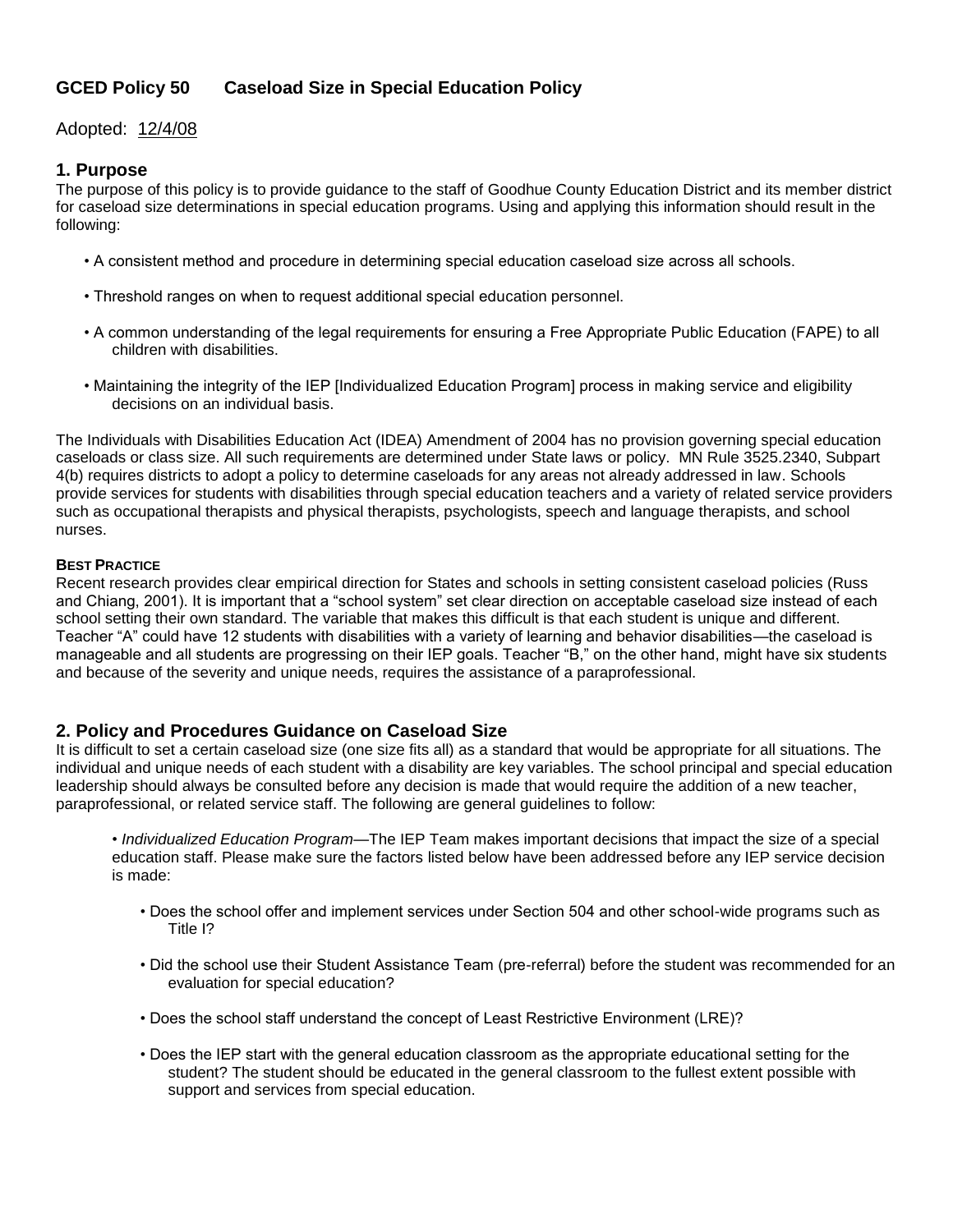- Is the school principal actively involved in the IEP process and attends all IEP meetings? The building administrator commits the resources of the school during the IEP process.
- Does the school staff understand the concept of Free Appropriate Public Education (FAPE)? The IEP services do not need to be the best or most expensive, but they should address the unique education needs of the student.

• *Recommended Special Education Caseloads*—Listed below are suggested caseloads for special education staff. Again, these are areas that state law does not specifically address. If your school begins to exceed the range, the school principal and special education leadership should meet to discuss the situation to ensure that proper evaluation, eligibility, and placement procedures are being followed.

- Elementary Grades K–5 for Resource Services and PreK-5 for all others
	- **Resource Services**: mild/moderate; spends 50 percent or more in general education—Caseload range 14–18
	- **Occupational/Physical Therapist**—Caseload range 1–60 Less than  $20 = .25$  FTE  $20-30 = .5$  FTE  $30-60 = 1$  FTE
	- **Speech and Language Pathologist**—Caseload range 1–60 Less than  $20 = .25$  FTE  $20-30 = .5$  FTE  $30-60 = 1$  FTE
	- **Paraprofessional**—One paraprofessional per 10 students in a resource room setting; one paraprofessional per 6 in self-contained programs.
- Middle School Grades 6–8
	- **Resource Services**: mild/moderate; spends 50 percent or more in general education—Caseload range 16–20
	- **Occupational/Physical Therapist** —Caseload range 1–60 Less than  $20 = .25$  FTE  $20-30 = .5$  FTE  $30-60 = 1$  FTE
	- **Speech and Language Pathologist**—Caseload range 1–60 Less than  $20 = 25$  FTF  $20-30 = 5$  FTF  $30-60 = 1$  FTF
	- **Paraprofessional** —One paraprofessional per 10 students in a resource room setting; one paraprofessional per 6 in self-contained programs.
- High School Grades 9–12
	- **Resource Services**: mild/moderate; spends 50 percent or more in general education—Caseload range 17–21
	- **Occupational/Physical Therapist** —Caseload range 1–60 Less than  $20 = .25$  FTE  $20-30 = .5$  FTE  $30-60 = 1$  FTE
	- **Speech and Language Pathologist**—Caseload range 1–60 Less than  $20 = .25$  FTE  $20-30 = .5$  FTE  $30-60 = 1$  FTE
	- **Paraprofessional**—One paraprofessional per 10 students in a resource room setting; one paraprofessional per 6 in self-contained programs.

If the school exceeds the caseload range on any category and requests additional special education staff, including oneon-one paraprofessional, the school must submit justification to the Special Education Director for approval, using the Request for Additional Staff – Special Education, attached. The Special Education Director will receive the request for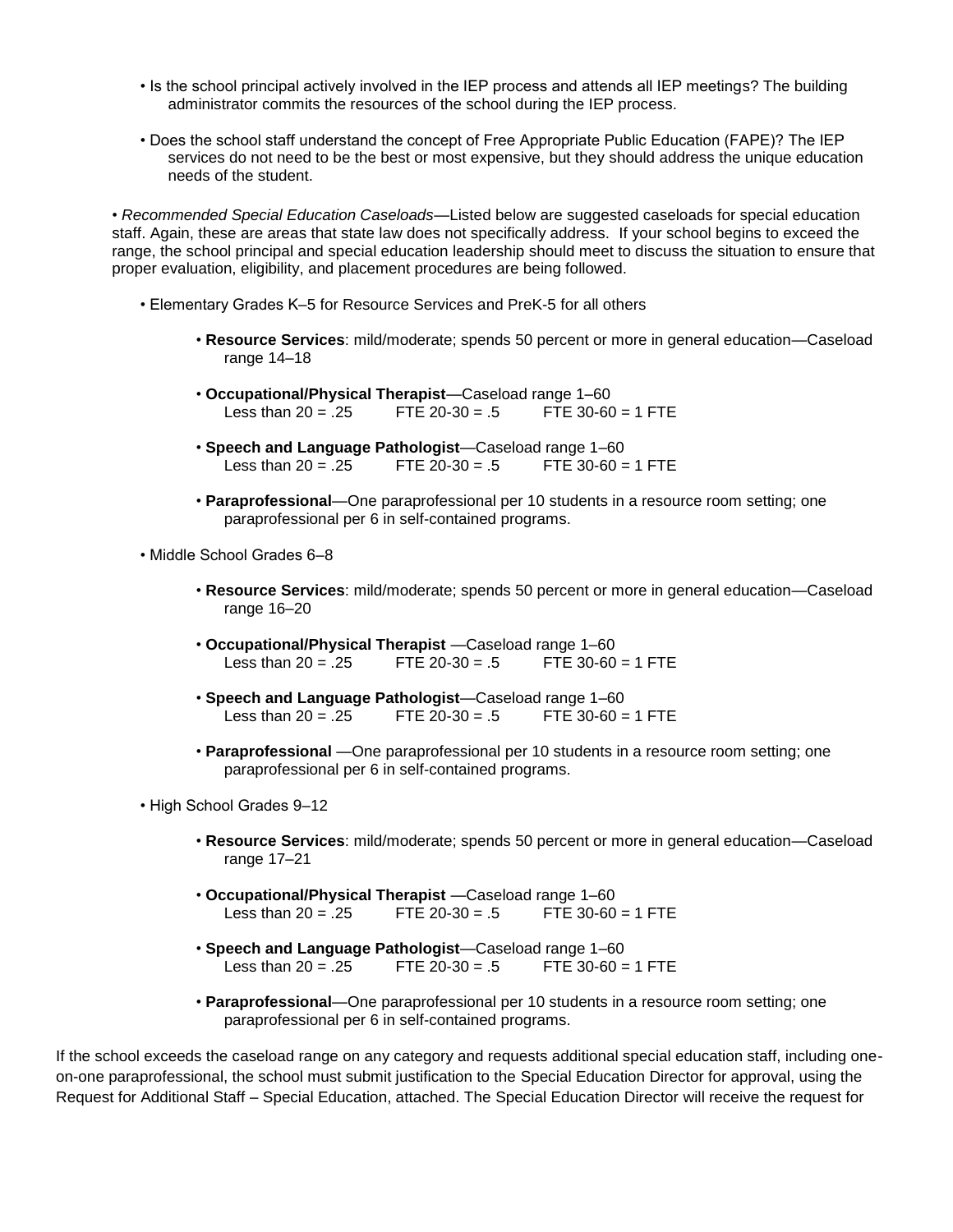additional staff and will work with the Superintendent and Building Administrator to determine needs. The addition of staff must be approved at the School Board level.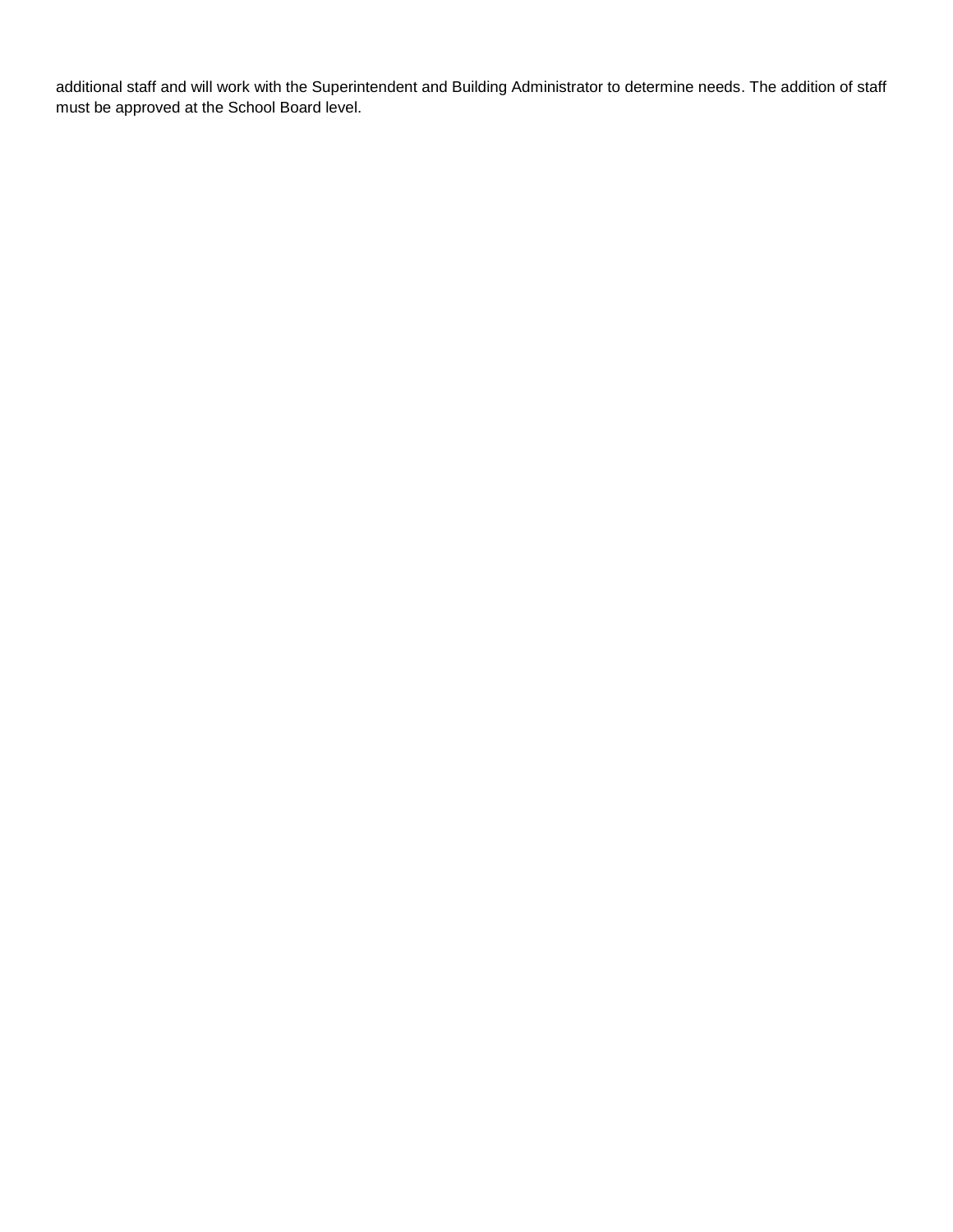# **Request for Additional Staff Special Education**

Please complete the following information and submit to the Special Education Director. Do not mention of names of individual students.

| School          |  |
|-----------------|--|
| <b>District</b> |  |

A. Describe the current special education caseload and staff.

B. What factors caused the school to exceed recommended caseload numbers?

C. What is the school requesting?

D. Estimated cost \$\_\_\_\_\_\_\_\_\_\_\_

Recommended Actions:

| School Principal Signature            | Date: |  |
|---------------------------------------|-------|--|
|                                       |       |  |
| <b>Special Education Coordinator:</b> | Date: |  |

Director of Special Education Signature\_\_\_\_\_\_\_\_\_\_\_\_\_\_\_\_\_\_\_\_\_\_\_\_\_\_\_ \_\_\_\_\_\_\_\_\_\_\_\_\_\_\_\_\_\_\_

Approved Date Not Approved Date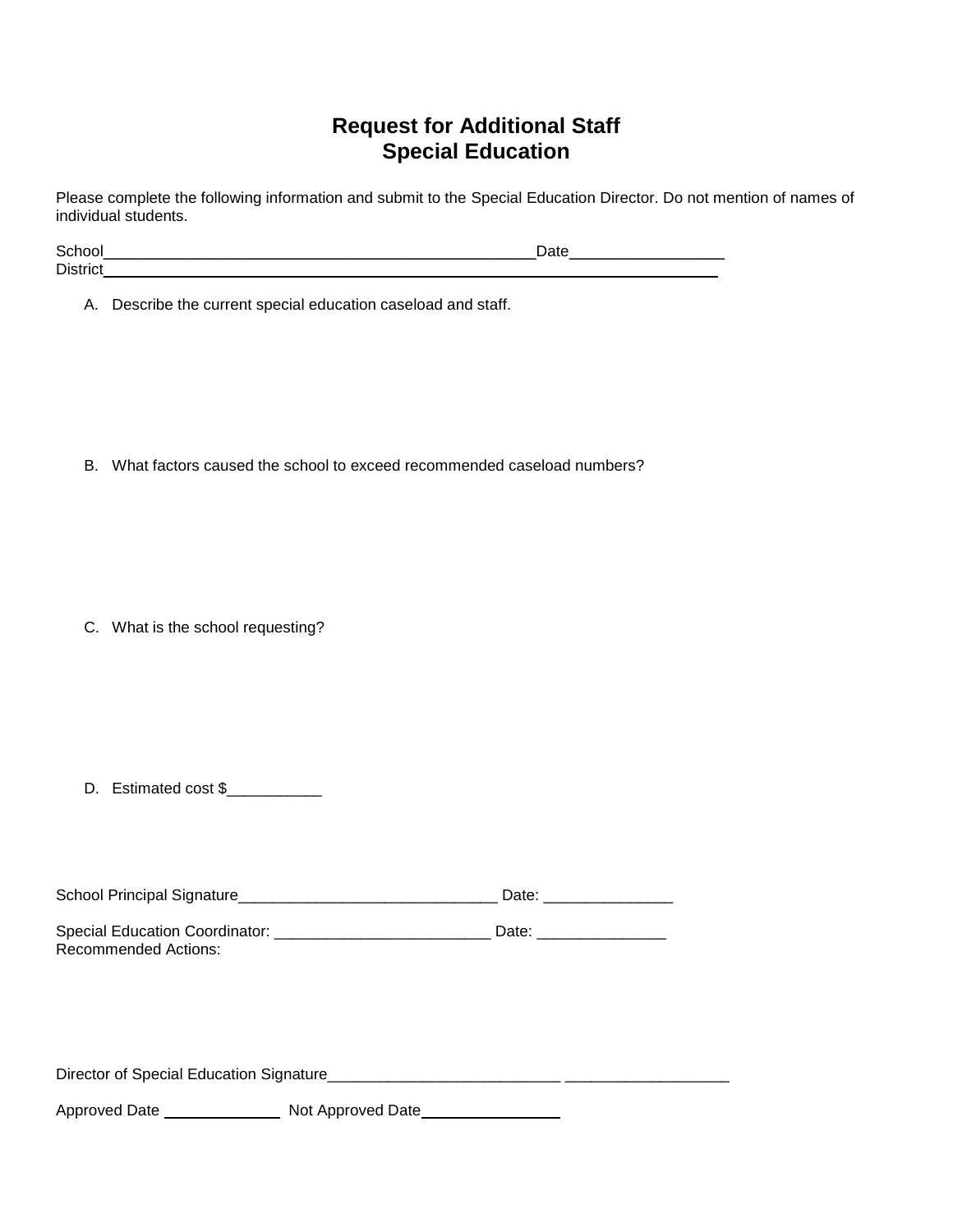| Revised 11/07                             | Goodhue County Education District:                  |  |
|-------------------------------------------|-----------------------------------------------------|--|
|                                           | Total Special Education System Manual Documentation |  |
| <b>PARAPROFESSIONAL WORK PLAN REQUEST</b> |                                                     |  |
|                                           |                                                     |  |

| student:<br>Name | $- - -$ |      |  |
|------------------|---------|------|--|
| `ם כ             |         | Date |  |

Case Manager \_\_\_\_\_\_\_\_\_\_\_\_\_\_\_\_\_\_\_\_\_\_\_\_\_\_\_\_\_\_\_\_\_\_\_\_\_\_\_\_\_\_\_\_\_\_\_Date\_\_\_\_\_\_\_\_\_\_\_\_\_\_\_\_\_\_\_\_\_\_\_\_\_\_\_\_ Disability Area\_\_\_\_\_\_\_\_\_\_\_\_\_\_\_\_\_\_\_\_\_\_\_\_\_\_\_\_\_\_\_IEP Date\_\_\_\_\_\_\_\_\_\_\_\_\_\_\_Assessment Date\_\_\_\_\_\_\_\_\_\_\_\_

## **Document the need for a paraprofessional by answering the following questions:**

What can the student do independently?

What specific task(s) does the student need help with?

What accommodations can be made to assist the student in being independent?

What interventions or program changes have you tried (e.g., cooperative learning, behavior management plan, regrouping within the classroom, pairing with other students)?

Is there already someone in the building that can provide the services noted above (e.g., another paraprofessional, a student)? Please describe why or why not.

a. What time during the day will the student not require assistance?

b. What time of day will the student require assistance?